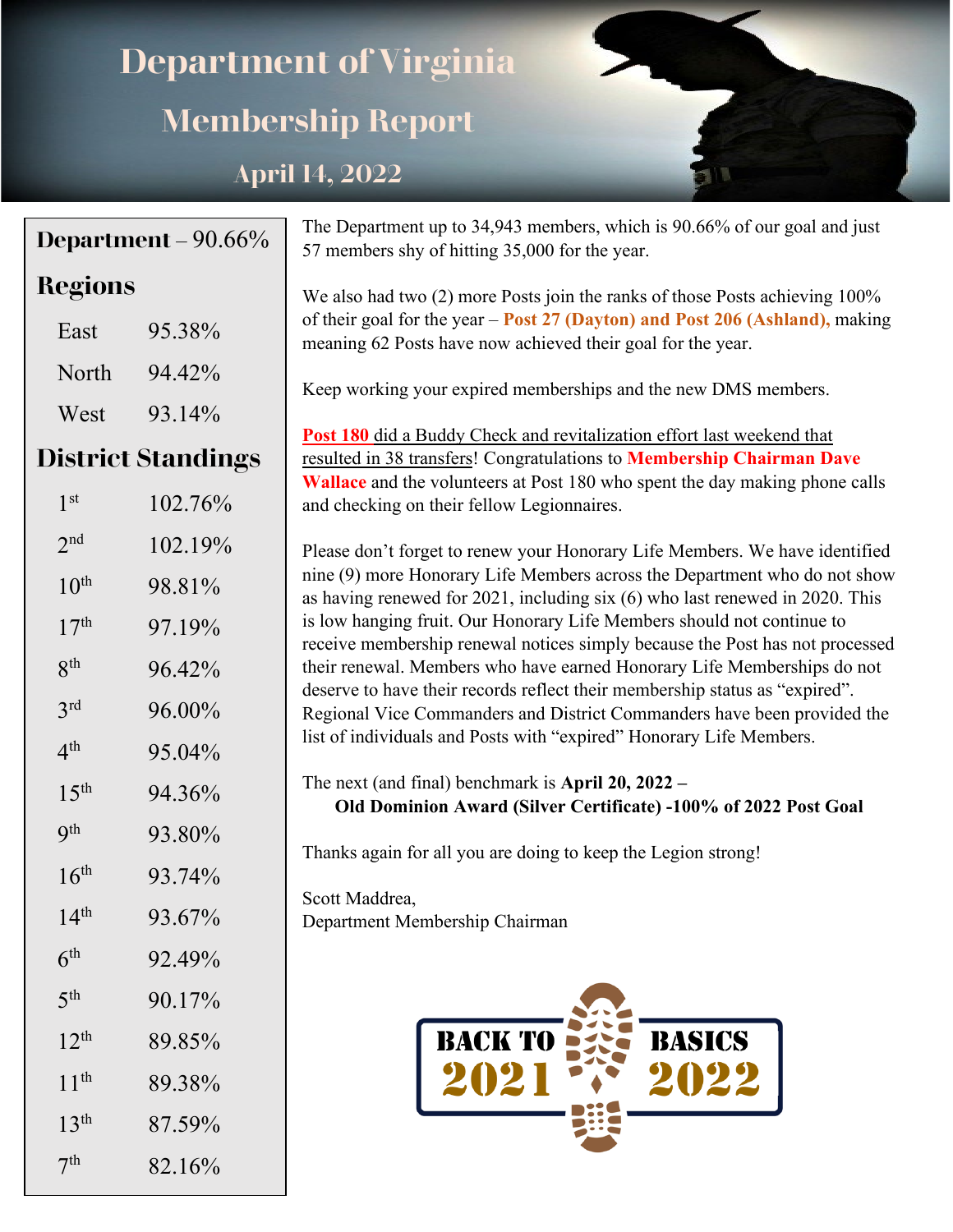

Posts reaching 100% of their 2022 goal:

**Post 62 (Smith Mtn Lake) – 154.84% Post 151 (Emporia) – 134.29% Post 401 (Warsaw) – 133.33% Post 1703 (Prince George) – 128.57% Post 133 (Tazewell) – 123.30% Post 60 (Norfolk) – 120.93% Post 42 (Martinsville) – 120.00% Post 100 (Parksley) – 119.23% Post 265 (Gate City) – 115.28% Post 104 (Appomattox) – 114.59% Post 88 (Suffolk) – 113.33% Post 241 (Stormont) – 111.11% Post 35 (Norfolk) – 108.99% Post 44 (Arlington) – 108.89% Post 293 (Purcellville) – 108.20% Post 37 (Norfolk) – 108.14% Post 360 (Warrenton) – 107.69% Post 56 (Cape Charles) – 107.35% Post 46 (Emporia) – 107.14% Post 94 (Alberta) – 107.14% Post 247 (Remington) – 107.06% Post 191 (Waverly) – 106.67% Post 327 (Norfolk) – 106.60% Post 280 (Chesapeake) – 106.23% Post 135 (Damascus) – 106.06% Post 190 (Portsmouth) – 105.96% Post 775 (Pocahontas SCC) – 105.88% Post 182 (Blacksburg) – 105.56% Post 75 (Gloucester) – 105.35% Post 59 (Christiansburg) – 105.26% Post 25 (Newport News) – 104.79% Post 65 (Lawrenceville) – 104.76% Post 1775 (Ft Belvoir) – 104.76% Post 113 (Virginia Beach) – 104.71% Post 22 (Luray) – 104.55% Post 329 (Dahlgren) – 104.26% Post 1995 (Centreville) – 103.82% Post 32 (Farmville) – 103.77% Post 206 (Ashland) – 103.70% Post 76 (Harrisonburg) – 103.70% Post 123 (Springfield) – 103.57% Post 242 (Sandston) – 103.57% Post 1799 (Haymarket) – 103.31% Post 1991 (Tabb) – 103.13% Post 85 (Arlington) – 103.01% Post 177 (Fairfax) – 102.71% Post 29 (Danville) – 102.56% Post 244 (Glen Allen) – 102.25% Post 28 (Triangle) – 101.72% Post 17 (Lovingston) – 101.56% Post 176 (Springfield) – 101.49% Post 130 (Falls Church) – 100.93% Post 13 (Staunton) – 100.79% Post 27 (Dayton) – 100% Post 30 (Radford) – 100% Post 101 (Onancock) – 100% Post 134 (Dillwyn) – 100% Post 225 (Falls Church) – 100% Post 134 (Jarratt) – 100% Post 273 (Poquoson) – 100% Post 314 (Aylett) – 100% Post 342 (Nathalie) – 100%**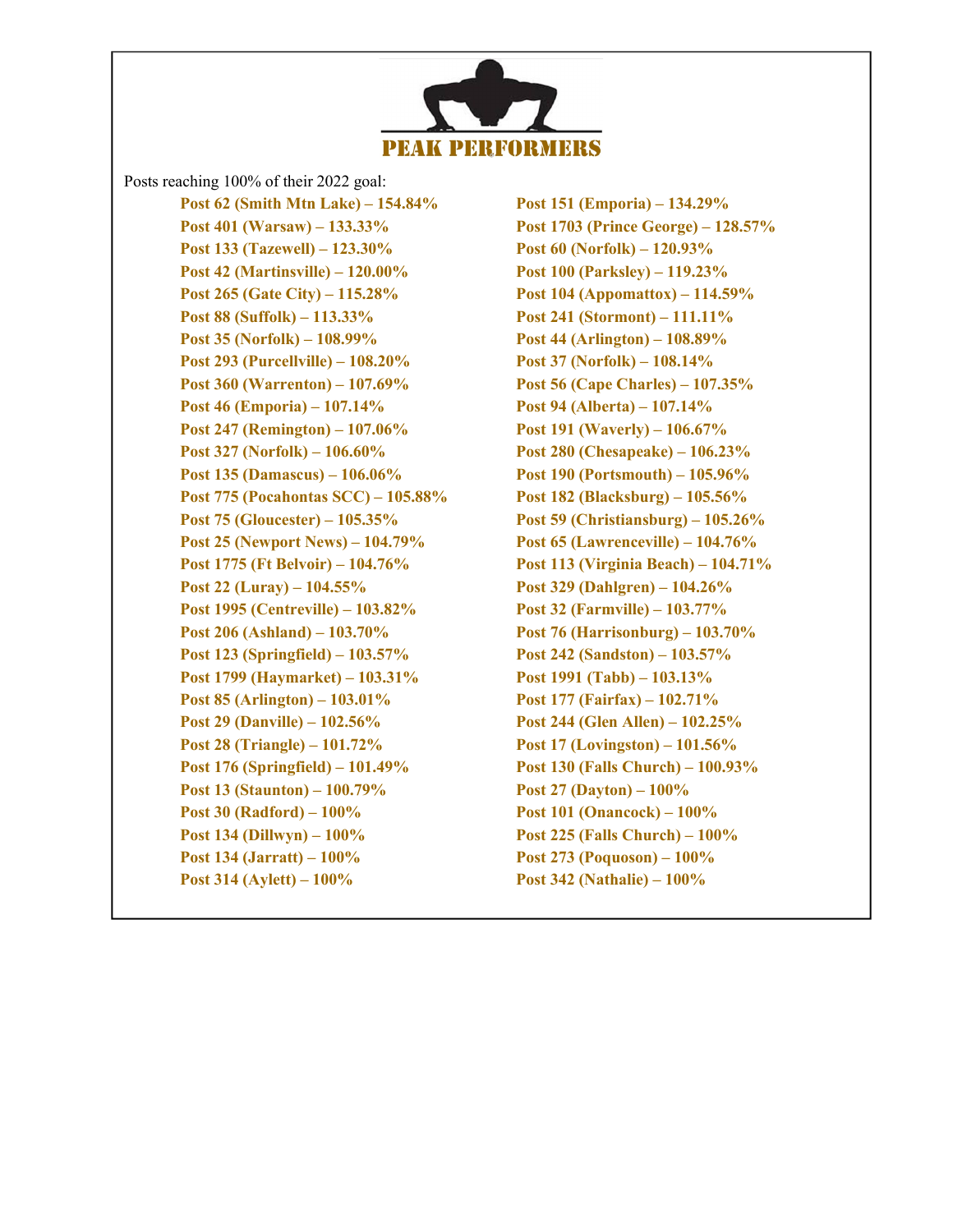# **District Summary**

| <b>District</b>         | Online<br><b>Renewals</b> | <b>New</b> | <b>PUFL</b> | <b>Renewal</b> | <b>HQ Transfer</b> | <b>Totals</b> | Goal  | % of Goal |
|-------------------------|---------------------------|------------|-------------|----------------|--------------------|---------------|-------|-----------|
| 1 VA Dist 0001 LGN      | 131                       | 41         | 64          | 415            | 2                  | 522           | 508   | 102.76%   |
| 2 VA Dist 0002 LGN      | 577                       | 327        | 309         | 1888           | 44                 | 2563          | 2508  | 102.19%   |
| 3 VA Dist 0003 LGN      | 442                       | 150        | 388         | 1516           | 12                 | 2065          | 2151  | 96.00%    |
| 4 VA Dist 0004 LGN      | 210                       | 101        | 157         | 1041           | 5                  | 1304          | 1372  | 95.04%    |
| 11 VA Dist 0011 LGN     | 2059                      | 97         | 327         | 1747           | 9                  | 2180          | 2439  | 89.38%    |
| 12 VA Dist 0012 LGN     | 326                       | 69         | 170         | 909            | 5                  | 1151          | 1281  | 89.85%    |
| <b>EAST REGION</b>      | 3745                      | 785        | 1415        | 7516           | 77                 | 9785          | 10259 | 95.38%    |
| 5 VA Dist 0005 LGN      | 145                       | 31         | 85          | 875            | $\mathbf 0$        | 991           | 1099  | 90.17%    |
| 6 VA Dist 0006 LGN      | 101                       | 76         | 113         | 959            | $\mathbf 0$        | 1145          | 1238  | 92.49%    |
| 7 VA Dist 0007 LGN      | 51                        | 19         | 104         | 424            | 1                  | 548           | 667   | 82.16%    |
| 8 VA Dist 0008 LGN      | 85                        | 29         | 129         | 666            | 12                 | 835           | 866   | 96.42%    |
| 9 VA Dist 0009 LGN      | 108                       | 31         | 128         | 506            | 1                  | 666           | 710   | 93.80%    |
| 10 VA Dist 0010 LGN     | 190                       | 103        | 110         | 1189           | 9                  | 1411          | 1428  | 98.81%    |
| <b>WEST REGION</b>      | 680                       | 289        | 669         | 4619           | 23                 | 5596          | 6008  | 93.14%    |
| 13 VA Dist 0013 LGN     | 427                       | 37         | 293         | 1267           | 5                  | 1602          | 1829  | 87.59%    |
| 14 VA Dist 0014 LGN     | 86                        | 25         | 108         | 546            | 3                  | 681           | 727   | 93.67%    |
| 15 VA Dist 0015 LGN     | 239                       | 87         | 177         | 1354           | 5                  | 1623          | 1720  | 94.36%    |
| 16 VA Dist 0016 LGN     | 1386                      | 250        | 769         | 2930           | 21                 | 3969          | 4234  | 93.74%    |
| 17 VA Dist 0017 LGN     | 1825                      | 325        | 1090        | 4108           | 84                 | 5606          | 5768  | 97.19%    |
| <b>NORTH REGION</b>     | 3963                      | 724        | 2437        | 10205          | 118                | 13481         | 14278 | 94.42%    |
| <b>HQ Post (141)</b>    | na                        | 2          | 961         | 5118           | na                 | 6081          | 8000  | 76.01%    |
| <b>DEPARTMENT TOTAL</b> | 8388                      | 1800       | 5482        | 27458          | 218                | 34943         | 38545 | 90.66%    |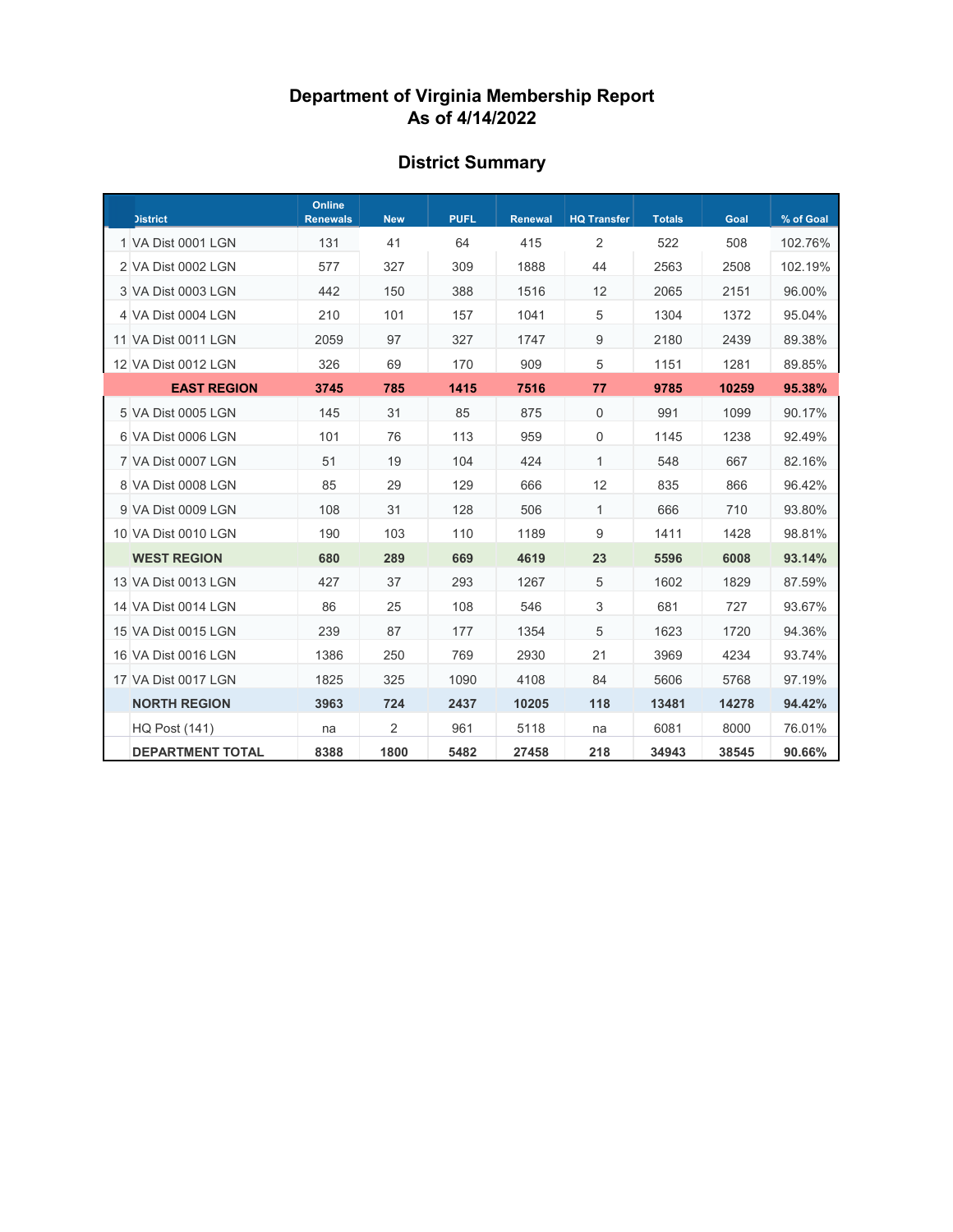#### **VA Dist 0001 LGN**

| Post    | <b>Name</b>      | <b>Location</b> | <b>Online</b><br><b>Renewal</b> | <b>New</b> | <b>PUFL</b> | Renewall | HQ<br>Tran | <b>Totals</b> | Goal | % of Goal |
|---------|------------------|-----------------|---------------------------------|------------|-------------|----------|------------|---------------|------|-----------|
| VA-0056 | Northampton      | Cape Charles    | 66                              | 20         | 21          | 177      |            | 219           | 204  | 107.35%   |
| VA-0100 | Parkslev         | Parksley        | 5                               | 0          | 5           | 26       | 0          | 31            | 26   | 119.23%   |
| VA-0101 | Smith-Wise       | Onancock        | 5                               | 0          |             | 5        | 0          | 12            | 12   | 100.00%   |
| VA-0159 | Chincoteague Inc | Chincoteague    | 55                              | 21         | 31          | 207      |            | 260           | 266  | 97.74%    |
|         |                  | SUM:            | 131                             | 41         | 64          | 415      | 2          | 522           | 508  | 102.76%   |

#### **VA Dist 0002 LGN**

| Post,   | <b>Name</b>                     | Location       | <b>Online</b><br><b>Renewal</b> | <b>New</b>  | <b>PUFL</b>    | <b>Renewal</b> | HQ<br><b>Tran</b> | <b>Totals</b>  | Goal | % of Goal |
|---------|---------------------------------|----------------|---------------------------------|-------------|----------------|----------------|-------------------|----------------|------|-----------|
| VA-0005 | <b>Attucks</b>                  | Norfolk        | 30                              | $\mathbf 0$ | 15             | 68             | $\mathbf 0$       | 83             | 103  | 80.58%    |
| VA-0035 | Junius F Lynch                  | Norfolk        | 48                              | 7           | 6              | 82             | $\overline{2}$    | 97             | 89   | 108.99%   |
| VA-0037 | Norfolk                         | Norfolk        | 22                              | 106         | 11             | 162            | $\mathbf 0$       | 279            | 258  | 108.14%   |
| VA-0060 | Federal                         | Norfolk        | 16                              | 11          | 6              | 34             | 1                 | 52             | 43   | 120.93%   |
| VA-0081 | George Washington Carver        | Virginia Beach | $\overline{4}$                  | $\mathbf 0$ | 5              | 19             | $\mathbf 0$       | 24             | 29   | 82.76%    |
| VA-0110 | Staff Sergeant Robert C Melberg | Virginia Beach | 79                              | 0           | 65             | 221            | 12                | 298            | 321  | 92.83%    |
| VA-0113 | <b>Princess Anne</b>            | Virginia Beach | 38                              | 4           | 11             | 72             | $\overline{2}$    | 89             | 85   | 104.71%   |
| VA-0118 | Women's                         | Norfolk        | 3                               | 0           | 1              | $\overline{7}$ | 0                 | 8              | 13   | 61.54%    |
| VA-0190 | Sergeant William H Harrison     | Portsmouth     | 36                              | 18          | 16             | 218            | $\overline{2}$    | 249            | 235  | 105.96%   |
| VA-0204 | Dalton-Cartier                  | Norfolk        |                                 | $\Omega$    | 1              | 27             | 0                 | 28             | 36   | 77.78%    |
| VA-0280 | <b>Great Bridge</b>             | Chesapeake     | 102                             | 48          | 71             | 257            | 16                | 392            | 369  | 106.23%   |
| VA-0310 | Churchland                      | Churchland     | 10                              | $\mathbf 0$ | $\overline{7}$ | 35             | 0                 | 42             | 57   | 73.68%    |
| VA-0327 | Tidewater                       | Norfolk        | 188                             | 133         | 92             | 686            | 9                 | 920            | 863  | 106.60%   |
| VA-1992 | Lee Lewis, Jr.                  | Virginia Beach | $\Omega$                        | $\Omega$    | $\overline{2}$ | $\Omega$       | 0                 | $\overline{2}$ | 7    | 28.57%    |
|         |                                 | SUM:           | 577                             | 327         | 309            | 1888           | 44                | 2563           | 2508 | 102.19%   |

#### **VA Dist 0003 LGN**

| Post    | Name                 | Location            | Online<br><b>Renewal</b> | <b>New</b>     | <b>PUFL</b>    | <b>Renewal</b> | HQ<br>Tran  | <b>Totals</b> | Goal | % of Goal |
|---------|----------------------|---------------------|--------------------------|----------------|----------------|----------------|-------------|---------------|------|-----------|
| VA-0025 | Braxton-Perkins Inc. | <b>Newport News</b> | 92                       | 64             | 59             | 288            | 5           | 416           | 397  | 104.79%   |
| VA-0031 | <b>Hampton Roads</b> | Hampton             | $\overline{7}$           | 0              | 17             | 26             | 0           | 43            | 50   | 86.00%    |
| VA-0039 | Williamsburg Inc     | Williamsburg        | 33                       | 3              | 15             | 78             | $\mathbf 0$ | 96            | 104  | 92.31%    |
| VA-0048 | Phoebus              | Phoebus             | 13                       | 1              | 23             | 41             | 0           | 65            | 78   | 83.33%    |
| VA-0061 | <b>Charles City</b>  | <b>Charles City</b> | $\overline{4}$           | $\mathbf 0$    | $\mathbf{1}$   | 20             | $\mathbf 0$ | 21            | 29   | 72.41%    |
| VA-0067 | Harry S Foster       | Hampton             | 26                       | 15             | 40             | 84             | 0           | 139           | 152  | 91.45%    |
| VA-0075 | Gloucester           | Gloucester          | 54                       | 11             | 38             | 143            | 5           | 197           | 187  | 105.35%   |
| VA-0083 | Mathews              | Mathews             | 31                       | $\overline{2}$ | 15             | 125            | 0           | 142           | 150  | 94.67%    |
| VA-0165 | Yorktown             | Yorktown            | 6                        | 0              | 6              | 14             | $\mathbf 0$ | 20            | 26   | 76.92%    |
| VA-0273 | Holloway-Moore Inc   | Poquoson            | 26                       | 5              | 23             | 94             | 0           | 121           | 121  | 100.00%   |
| VA-0314 | King William, County | Aylett              | 3                        | $\overline{2}$ | 13             | 21             | $\mathbf 0$ | 36            | 36   | 100.00%   |
| VA-0368 | Denbigh              | <b>Newport News</b> | 126                      | 44             | 121            | 513            | 0           | 678           | 720  | 94.17%    |
| VA-1776 | Colonial             | Williamsburg        | 14                       | $\mathbf{1}$   | 13             | 42             | 2           | 58            | 69   | 84.06%    |
| VA-1991 | Desert Storm         | Tabb                | $\overline{7}$           | $\overline{2}$ | $\overline{4}$ | 27             | 0           | 33            | 32   | 103.13%   |
|         |                      | SUM:                | 442                      | 150            | 388            | 1516           | 12          | 2065          | 2151 | 96.00%    |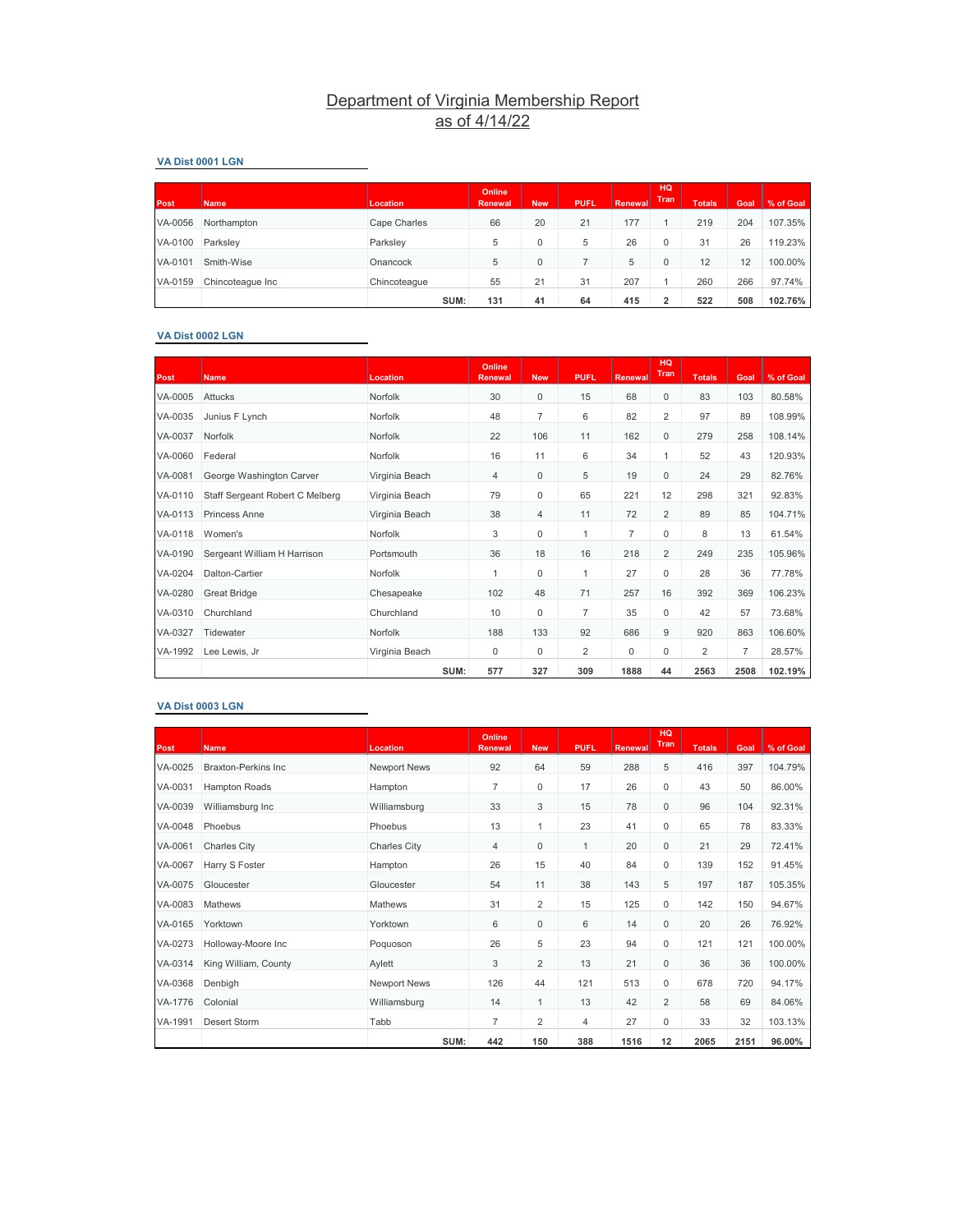#### **VA Dist 0004 LGN**

| Post    | <b>Name</b>                                   | Location             | Online<br><b>Renewal</b> | <b>New</b>     | <b>PUFL</b>    | <b>Renewal</b> | <b>HQ</b><br>Tran | <b>Totals</b> | Goal         | % of Goal |
|---------|-----------------------------------------------|----------------------|--------------------------|----------------|----------------|----------------|-------------------|---------------|--------------|-----------|
| VA-0002 | J Thompson Wyatt                              | Petersburg           | 61                       | 10             | 37             | 219            | $\overline{2}$    | 268           | 329          | 81.46%    |
| VA-0046 | The American Legion Bulla Post 46 Inc Emporia |                      | 1                        | 1              | $\overline{2}$ | 27             | 0                 | 30            | 28           | 107.14%   |
| VA-0049 | Dashiell-Barlow                               | Smithfield           | 28                       | $\overline{7}$ | 16             | 119            | $\mathbf{0}$      | 142           | 147          | 96.60%    |
| VA-0057 | Norman R Matthews                             | Suffolk              | 8                        | 3              | 5              | 61             | 1                 | 70            | 74           | 94.59%    |
| VA-0073 | Charles R Younts                              | Franklin             | 6                        | $\mathbf 0$    | 5              | 47             | $\mathbf 0$       | 52            | 72           | 72.22%    |
| VA-0088 | Nansemond                                     | Suffolk              | 26                       | 14             | 17             | 70             | 1                 | 102           | 90           | 113.33%   |
| VA-0120 | John D Combo                                  | Disputanta           | 8                        | 3              | 17             | 57             | $\mathbf 0$       | 77            | 84           | 91.67%    |
| VA-0146 | <b>Hopewell Memorial</b>                      | Hopewell             | 43                       | 42             | 42             | 276            | 1                 | 361           | 369          | 97.83%    |
| VA-0149 | Dinwiddie                                     | Dinwiddie            | $\overline{7}$           | 5              | $\overline{2}$ | 26             | $\mathbf 0$       | 33            | 34           | 97.06%    |
| VA-0151 | Emporia                                       | Emporia              | 2                        | 5              | 3              | 39             | 0                 | 47            | 35           | 134.29%   |
| VA-0160 | <b>Surry County</b>                           | Surry                | $\overline{4}$           | $\overline{2}$ | 6              | 24             | $\mathbf 0$       | 32            | 37           | 86.49%    |
| VA-0191 | England-Parsons                               | Waverly              | $\overline{7}$           | 3              | 0              | 13             | 0                 | 16            | 15           | 106.67%   |
| VA-0264 | Jarratt-Harvev                                | Jarratt              | 4                        | $\Omega$       | $\overline{2}$ | 13             | $\Omega$          | 15            | 15           | 100.00%   |
| VA-0276 | Vick-Ricks-Rideout-Knight                     | Boykins              | 0                        | 0              | 0              | 5              | 0                 | 5             | $\mathbf{1}$ | <b>NA</b> |
| VA-1703 | Prince George                                 | <b>Prince George</b> | 5                        | 6              | 3              | 45             | $\mathbf 0$       | 54            | 42           | 128.57%   |
|         |                                               | SUM:                 | 210                      | 101            | 157            | 1041           | 5                 | 1304          | 1372         | 95.04%    |

#### **VA Dist 0011 LGN**

| Post    | <b>Name</b>                      | Location                | Online<br><b>Renewal</b> | <b>New</b>     | <b>PUFL</b>    | <b>Renewal</b> | HQ<br>Tran     | <b>Totals</b>  | Goal      | % of Goal |
|---------|----------------------------------|-------------------------|--------------------------|----------------|----------------|----------------|----------------|----------------|-----------|-----------|
| VA-0001 | John J Wicker, Jr                | Richmond                | 44                       | $\overline{7}$ | 15             | 38             | $\mathbf 0$    | 60             | 74        | 81.08%    |
| VA-0084 | Westhampton                      | Richmond                | 61                       | 0              | 19             | 45             | 0              | 64             | 74        | 86.49%    |
| VA-0087 | Amelia County                    | Amelia                  | 39                       | $\mathbf 0$    | 8              | 32             | $\mathbf 0$    | 40             | 44        | 90.91%    |
| VA-0091 | Patriot                          | Chesterfield            | 1                        | $\Omega$       | $\mathbf 0$    | $\mathbf{1}$   | $\Omega$       | $\mathbf{1}$   | <b>NA</b> |           |
| VA-0108 | General Daniel Chappie James, Jr | Richmond                | $\overline{7}$           | $\mathbf 0$    | $\mathbf{1}$   | 6              | $\mathbf 0$    | $\overline{7}$ | <b>NA</b> |           |
| VA-0125 | Lakeside                         | Richmond                | 52                       | 1              | 8              | 45             | $\Omega$       | 54             | 79        | 68.35%    |
| VA-0136 | Ettrick                          | <b>Ettrick</b>          | 13                       | 0              | $\mathbf{1}$   | 12             | $\mathbf 0$    | 13             | 19        | 68.42%    |
| VA-0137 | South Richmond                   | Richmond                | 91                       | 0              | 19             | 80             | 0              | 99             | 111       | 89.19%    |
| VA-0144 | <b>Battlefields</b>              | <b>Highland Springs</b> | 165                      | 15             | 16             | 144            | $\mathbf 0$    | 175            | 181       | 96.69%    |
| VA-0186 | Major Charles A Ransom           | Midlothian              | 286                      | 12             | 35             | 265            | $\mathbf{1}$   | 313            | 354       | 88.42%    |
| VA-0189 | Bernard O Scott                  | Richmond                | $\overline{7}$           | $\mathbf 0$    | 6              | $\mathbf{1}$   | $\mathbf 0$    | $\overline{7}$ | 22        | 31.82%    |
| VA-0201 | Powhatan                         | Powhatan                | 69                       | 0              | 17             | 52             | 0              | 69             | 85        | 81.18%    |
| VA-0210 | Dorie Ira Miller                 | Richmond                | 20                       | 5              | $\overline{2}$ | 14             | $\mathbf 0$    | 21             | 35        | 60.00%    |
| VA-0233 | Varina                           | Varina                  | 35                       | 1              | 3              | 33             | 0              | 37             | 47        | 78.72%    |
| VA-0242 | Sandston Inc                     | Sandston                | 85                       | 5              | $\overline{7}$ | 75             | 0              | 87             | 84        | 103.57%   |
| VA-0244 | Glen Allen Inc                   | Glen Allen              | 90                       | 2              | 5              | 84             | 0              | 91             | 89        | 102.25%   |
| VA-0284 | <b>Colonial Heights</b>          | <b>Colonial Heights</b> | 844                      | 30             | 153            | 687            | $\overline{4}$ | 874            | 961       | 90.95%    |
| VA-0354 | William E Bullock                | <b>Bon Air</b>          | 129                      | 19             | $\overline{7}$ | 115            | $\overline{4}$ | 145            | 146       | 99.32%    |
| VA-0361 | James Waters-Westenders Inc      | Richmond                | 21                       | 0              | 5              | 18             | $\mathbf 0$    | 23             | 34        | 67.65%    |
|         |                                  | SUM:                    | 2059                     | 97             | 327            | 1747           | 9              | 2180           | 2439      | 89.38%    |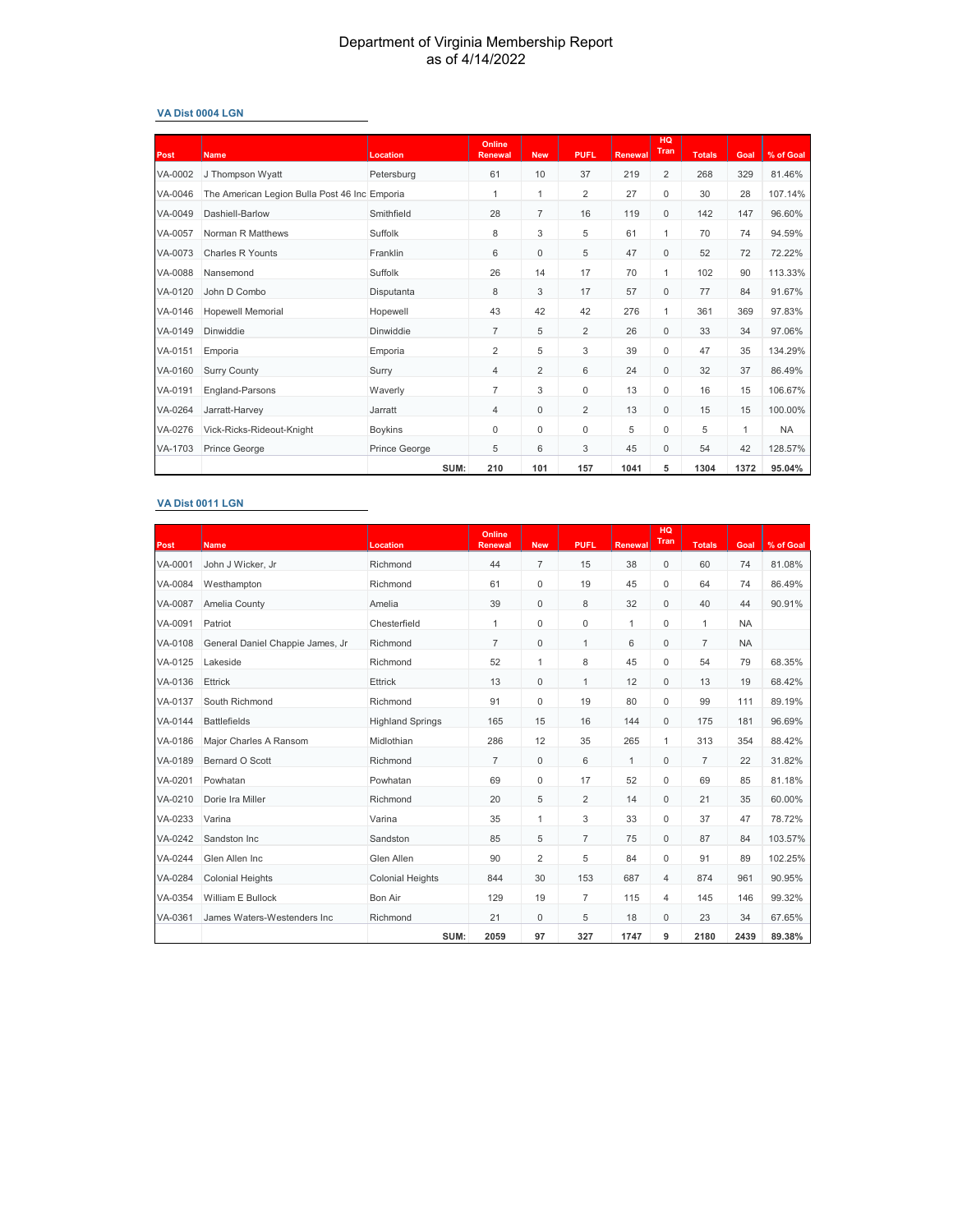#### **VA Dist 0012 LGN**

| <b>Post</b> | Name                       | <b>Location</b>       | <b>Online</b><br><b>Renewal</b> | <b>New</b>     | <b>PUFL</b>    | Renewal | <b>HQ</b><br>Tran | <b>Totals</b> | Goal | % of Goal |
|-------------|----------------------------|-----------------------|---------------------------------|----------------|----------------|---------|-------------------|---------------|------|-----------|
| VA-0055     | <b>B</b> Franklin-Knox     | Fredericksburg        | 23                              | 3              | 21             | 74      | $\mathbf{0}$      | 98            | 118  | 83.05%    |
| VA-0064     | Franklin Durham-Essex      | Tappahannock          | 9                               | 0              | 3              | 29      | $\mathbf 0$       | 32            | 35   | 91.43%    |
| VA-0082     | Middlesex                  | Saluda                | 4                               | $\mathbf{1}$   | 5              | 6       | $\mathbf{0}$      | 12            | 14   | 85.71%    |
| VA-0086     | Adams                      | Kilmarnock            | 19                              | 0              | 11             | 44      | $\mathbf 0$       | 55            | 63   | 87.30%    |
| VA-0089     | Ratcliffe-Owens-Sumner     | King George           | 32                              | $\mathbf 0$    | 29             | 80      | $\mathbf{0}$      | 109           | 120  | 90.83%    |
| VA-0115     | Commonwealth               | Farnham               | 0                               | 0              | 1              | 0       | $\mathbf 0$       | 1             | 2    | 50.00%    |
| VA-0117     | Reedville                  | Reedville             | 20                              | $\mathbf{1}$   | 8              | 85      | $\mathbf{0}$      | 94            | 110  | 85.45%    |
| VA-0148     | <b>Westmoreland County</b> | <b>Colonial Beach</b> | 68                              | 30             | 18             | 200     | 3                 | 251           | 254  | 98.82%    |
| VA-0221     | Caroline County Memorial   | Caroline County       | 15                              | $\overline{2}$ | 7              | 33      | $\mathbf{0}$      | 42            | 69   | 60.87%    |
| VA-0241     | Christopher C Curtis       | Stormont              | $\Omega$                        | 0              | 0              | 10      | $\mathbf 0$       | 10            | 9    | 111.11%   |
| VA-0252     | Montross                   | <b>Montross</b>       | 10                              | $\overline{2}$ | 10             | 40      | $\mathbf{0}$      | 50            | 55   | 90.91%    |
| VA-0320     | Spotsylvania               | Spotsylvania          | 117                             | 24             | 50             | 236     | $\overline{2}$    | 312           | 358  | 87.15%    |
| VA-0329     | Nash-Peyton-Pryor          | Dahlgren              | 1                               | 3              | $\overline{2}$ | 44      | $\mathbf 0$       | 49            | 47   | 104.26%   |
| VA-0401     | Warsaw                     | Warsaw                | 8                               | 3              | 5              | 28      | $\mathbf 0$       | 36            | 27   | 133.33%   |
|             |                            | SUM:                  | 326                             | 69             | 170            | 909     | 5                 | 1151          | 1281 | 89.85%    |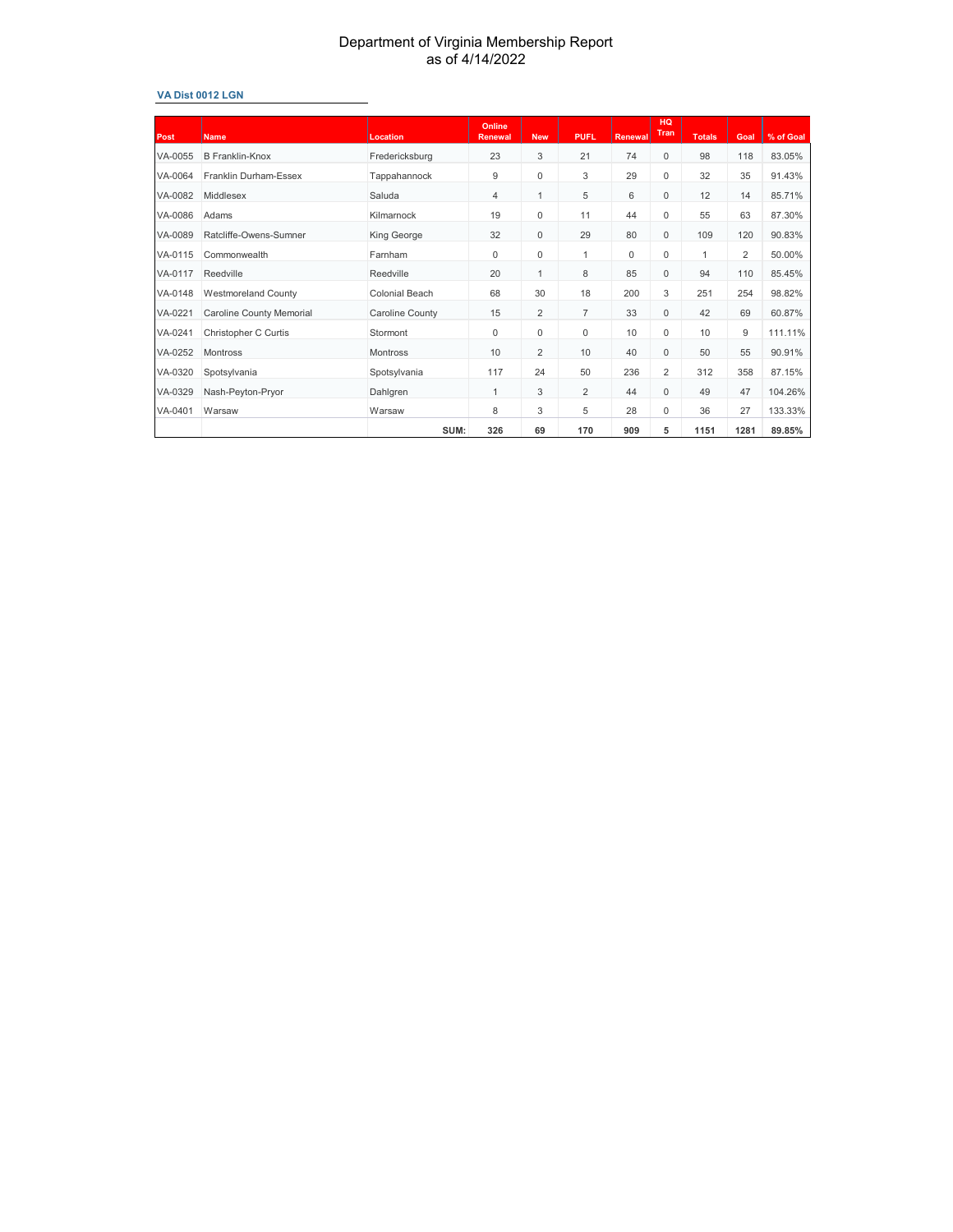#### **VA Dist 0005 LGN**

| Post    | <b>Name</b>             | Location      | Online<br><b>Renewal</b> | <b>New</b>   | <b>PUFL</b>    | <b>Renewal</b> | <b>HQ</b><br>Tran | <b>Totals</b> | Goal | % of Goal |
|---------|-------------------------|---------------|--------------------------|--------------|----------------|----------------|-------------------|---------------|------|-----------|
| VA-0008 | Halifax County Inc      | South Boston  | 24                       | 9            | 20             | 183            | $\mathbf{0}$      | 212           | 245  | 86.53%    |
| VA-0032 | Jack Garland            | Farmville     | 11                       | 5            | 6              | 44             | 0                 | 55            | 53   | 103.77%   |
| VA-0040 | Blackstone              | Blackstone    | $\mathbf{1}$             | $\mathbf 0$  | $\overline{2}$ | 6              | $\mathbf 0$       | 8             | 14   | 57.14%    |
| VA-0043 | Hester-Bryant           | Chase City    | 8                        | 0            | $\overline{4}$ | 65             | 0                 | 69            | 72   | 95.83%    |
| VA-0045 | Sqt Earle Davis Gregory | Clarksville   | 14                       | $\mathbf 0$  | 6              | 27             | $\mathbf{0}$      | 33            | 47   | 70.21%    |
| VA-0050 | Leon A Harper           | Crewe         | 12                       | $\mathbf 0$  | $\overline{7}$ | 17             | 0                 | 24            | 26   | 92.31%    |
| VA-0065 | Fort Christianna        | Lawrenceville | $\mathbf{0}$             | $\mathbf 0$  | $\mathbf{1}$   | 21             | $\mathbf 0$       | 22            | 21   | 104.76%   |
| VA-0079 | Crews-Epperson-Puryear  | South Hill    | 52                       | 6            | 19             | 274            | $\mathbf 0$       | 299           | 327  | 91.44%    |
| VA-0094 | Alberta                 | Alberta       | $\overline{2}$           | $\mathbf 0$  | $\mathbf{1}$   | 14             | $\mathbf{0}$      | 15            | 14   | 107.14%   |
| VA-0099 | Bruce-Walker            | Halifax       | 6                        | 10           | $\overline{7}$ | 115            | $\mathbf 0$       | 132           | 138  | 95.65%    |
| VA-0147 | Free State              | Kenbridge     | 6                        | $\mathbf 0$  | $\overline{7}$ | 22             | $\mathbf 0$       | 29            | 34   | 85.29%    |
| VA-0260 | Keysville               | Keysville     | 6                        | 0            | 5              | 52             | 0                 | 57            | 72   | 79.17%    |
| VA-0342 | Volens                  | Nathalie      | 3                        | $\mathbf{1}$ | 0              | 35             | $\mathbf{0}$      | 36            | 36   | 100.00%   |
|         |                         | SUM:          | 145                      | 31           | 85             | 875            | 0                 | 991           | 1099 | 90.17%    |

#### **VA Dist 0006 LGN**

| Post    | <b>Name</b>               | Location       | Online<br>Renewal | <b>New</b>     | <b>PUFL</b>    | Renewal | HQ<br>Tran          | <b>Totals</b>  | Goal | % of Goal |
|---------|---------------------------|----------------|-------------------|----------------|----------------|---------|---------------------|----------------|------|-----------|
| VA-0006 | Franklin                  | Rocky Mount    | 6                 | $\mathbf 0$    | 5              | 49      | $\mathbf{0}$        | 54             | 62   | 87.10%    |
| VA-0011 | <b>Bassett</b>            | <b>Bassett</b> | 3                 | $\mathbf 0$    | 4              | 3       | $\mathbf 0$         | $\overline{7}$ | 8    | 87.50%    |
| VA-0029 | <b>Waldon France Inc.</b> | Danville       | $\overline{7}$    | 16             | $\overline{7}$ | 137     | $\mathbf{0}$        | 160            | 156  | 102.56%   |
| VA-0042 | Pannill                   | Martinsville   | 5                 | 19             | $\overline{7}$ | 70      | $\mathbf 0$         | 96             | 80   | 120.00%   |
| VA-0047 | Chatham                   | Chatham        | $\overline{2}$    | 0              | $\overline{2}$ | 10      | $\mathsf{O}\xspace$ | 12             | 15   | 80.00%    |
| VA-0078 | <b>Homer Dillard</b>      | Martinsville   | 14                | 6              | 19             | 128     | $\mathbf 0$         | 150            | 169  | 88.76%    |
| VA-0096 | Callaway                  | Callaway       | $\mathbf{0}$      | $\overline{2}$ | $\mathbf 0$    | 17      | $\mathbf{0}$        | 19             | 20   | 95.00%    |
| VA-0105 | <b>Patrick County</b>     | Stuart         | 3                 | $\overline{2}$ | 6              | 49      | $\mathbf 0$         | 57             | 63   | 90.48%    |
| VA-0111 | Zack Muse                 | Rocky Mount    | 5                 | $\mathbf{1}$   | 11             | 21      | $\mathbf{0}$        | 33             | 39   | 84.62%    |
| VA-0127 | Floyd                     | Floyd          | 6                 | 6              | 8              | 36      | $\mathbf 0$         | 50             | 56   | 89.29%    |
| VA-0232 | Gretna                    | Gretna         | 6                 | 3              | 5              | 65      | $\mathbf{0}$        | 73             | 84   | 86.90%    |
| VA-0325 | Memorial                  | Danville       | 19                | $\overline{2}$ | 15             | 172     | $\mathbf 0$         | 189            | 217  | 87.10%    |
| VA-1097 | Dan River                 | Danville       | 25                | 19             | 24             | 202     | $\mathbf{0}$        | 245            | 269  | 91.08%    |
|         |                           | SUM:           | 101               | 76             | 113            | 959     | 0                   | 1145           | 1238 | 92.49%    |

#### **VA Dist 0007 LGN**

| <b>Post</b> | <b>Name</b>                      | Location             | Online<br><b>Renewal</b> | <b>New</b>     | <b>PUFL</b>    | Renewal | HQ<br>Tran   | <b>Totals</b> | Goal | % of Goal |
|-------------|----------------------------------|----------------------|--------------------------|----------------|----------------|---------|--------------|---------------|------|-----------|
| VA-0007     | Pulaski County                   | Pulaski              | 6                        | 1              | 8              | 92      | $\mathbf 0$  | 101           | 110  | 91.82%    |
| VA-0009     | <b>Wythe County</b>              | Wytheville           | 7                        | 6              | 28             | 54      |              | 89            | 98   | 90.82%    |
| VA-0018     | Smyth County                     | Marion               |                          | $\overline{2}$ | 4              | 41      | $\mathbf 0$  | 47            | 55   | 85.45%    |
| VA-0020     | Miller T Burton                  | Bland                | 3                        | 3              | 4              | 27      | 0            | 34            | 40   | 85.00%    |
| VA-0058     | <b>Dublin</b>                    | Dublin               | 4                        | 4              | $\overline{2}$ | 64      | $\mathbf 0$  | 70            | 77   | 90.91%    |
| VA-0068     | <b>Giles County</b>              | Narrows              | 4                        | 0              | 18             | 35      | 0            | 53            | 61   | 86.89%    |
| VA-0229     | <b>Rural Retreat Inc.</b>        | <b>Rural Retreat</b> | 10                       | 1              | 27             | 58      | $\mathbf 0$  | 86            | 106  | 81.13%    |
| VA-0245     | Floyd Winfield Williams Memorial | Galax                | 14                       | 0              | 11             | 17      | 0            | 28            | 76   | 36.84%    |
| VA-0311     | Hylton-Taylor Williams Memorial  | Pembroke             | 2                        | $\overline{2}$ | $\overline{2}$ | 36      | $\mathbf{0}$ | 40            | 44   | 90.91%    |
|             |                                  | SUM:                 | 51                       | 19             | 104            | 424     | 1            | 548           | 667  | 82.16%    |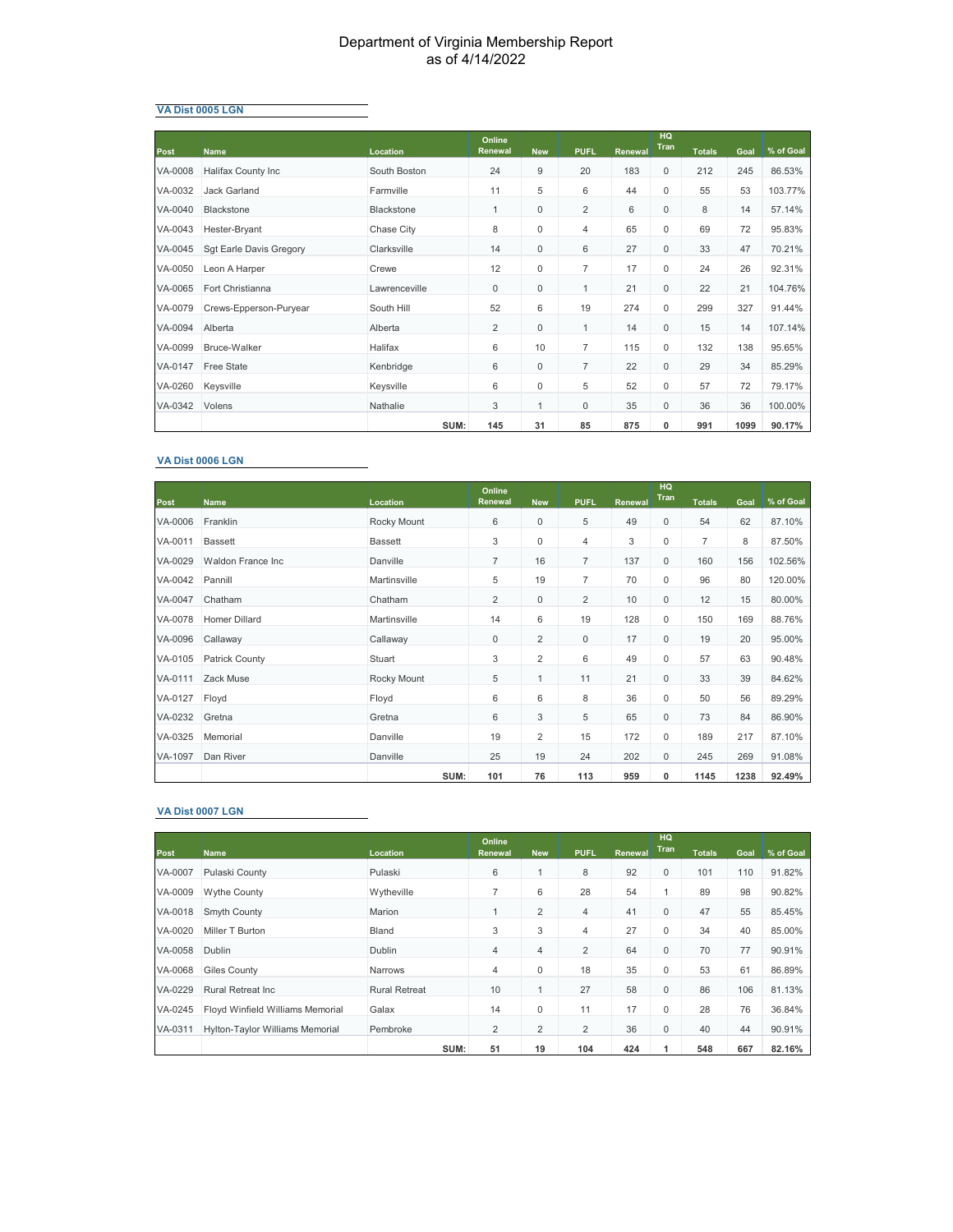#### **VA Dist 0008 LGN**

| Post    | <b>Name</b>                                   | Location         | Online<br><b>Renewal</b> | <b>New</b>     | <b>PUFL</b>    | <b>Renewal</b> | HQ<br>Tran   | <b>Totals</b>  | Goal | % of Goal |
|---------|-----------------------------------------------|------------------|--------------------------|----------------|----------------|----------------|--------------|----------------|------|-----------|
| VA-0012 | <b>Washington County</b>                      | Abingdon         | 13                       | $\mathbf 0$    | 9              | 52             | $\mathbf 0$  | 61             | 68   | 89.71%    |
| VA-0014 | Pocahontas                                    | Pocahontas       | 6                        | 1              | $\overline{7}$ | 51             | 0            | 58             | 64   | 90.63%    |
| VA-0122 | J B Burton, Jr                                | <b>Bluefield</b> | $\mathbf{0}$             | 0              | $\mathbf{0}$   | $\mathbf 0$    | $\mathbf 0$  | $\mathbf 0$    | 12   | $0.00\%$  |
| VA-0133 | <b>Sidney Coulling</b>                        | Tazewell         | 9                        | 10             | 19             | 86             | 12           | 127            | 103  | 123.30%   |
| VA-0135 | Rumley-Thompson                               | Damascus         | $\overline{7}$           | $\overline{2}$ | $\overline{2}$ | 31             | $\mathbf 0$  | 35             | 33   | 106.06%   |
| VA-0164 | John Ratliff                                  | Grundy           | 18                       | 3              | 67             | 219            | 0            | 289            | 307  | 94.14%    |
| VA-0185 | Lambert-Fleenor-Bays                          | Jonesville       | $\overline{7}$           | $\mathbf 0$    | 5              | 32             | $\mathbf 0$  | 37             | 41   | 90.24%    |
| VA-0208 | Russell County Veterans American Leg Lebanon  |                  | 3                        | 0              | 8              | 37             | 0            | 45             | 53   | 84.91%    |
| VA-0227 | Dickenson County Memorial Veteran's Clintwood |                  | $\mathbf{0}$             | 0              | $\overline{2}$ | $\mathbf 0$    | $\mathbf{0}$ | $\overline{2}$ | 12   | 16.67%    |
| VA-0243 | Darrell C Shifty Powers                       | Norton           | 14                       | $\overline{7}$ | $\overline{7}$ | 66             | $\mathbf 0$  | 80             | 84   | 95.24%    |
| VA-0265 | Scott County Veterans Memorial                | Gate City        | 3                        | 1              | $\overline{2}$ | 80             | $\mathbf{0}$ | 83             | 72   | 115.28%   |
| VA-0775 | Pscc Pocahontas                               | Pocahontas       | 5                        | 5              | 1              | 12             | 0            | 18             | 17   | 105.88%   |
|         |                                               | SUM:             | 85                       | 29             | 129            | 666            | 12           | 835            | 866  | 96.42%    |

#### **VA Dist 0009 LGN**

| Post    | <b>Name</b>        | Location       | Online<br><b>Renewal</b> | <b>New</b>     | <b>PUFL</b> | Renewal | <b>HQ</b><br><b>Tran</b> | <b>Totals</b> | Goal | % of Goal |
|---------|--------------------|----------------|--------------------------|----------------|-------------|---------|--------------------------|---------------|------|-----------|
|         |                    |                |                          |                |             |         |                          |               |      |           |
| VA-0003 | Roanoke            | Roanoke        | 48                       | 21             | 51          | 213     | $\mathbf{1}$             | 286           | 308  | 92.86%    |
| VA-0004 | Alleghany          | Covington      | 2                        | 0              | 6           | 32      | $\mathbf 0$              | 38            | 43   | 88.37%    |
| VA-0030 | Harvey-Howe-Carper | Radford        | 3                        | $\mathbf 0$    | 5           | 15      | $\mathbf{0}$             | 20            | 20   | 100.00%   |
| VA-0059 | Montgomery County  | Christiansburg | 14                       | 3              | 12          | 65      | $\mathbf 0$              | 80            | 76   | 105.26%   |
| VA-0080 | Doawood            | Vinton         | 7                        | 0              | 12          | 38      | $\mathbf{0}$             | 50            | 59   | 84.75%    |
| VA-0093 | Buchanan           | Buchanan       | 9                        |                | 7           | 40      | $\mathbf{0}$             | 48            | 50   | 96.00%    |
| VA-0182 | Blacksburg Inc     | Blacksburg     | $\overline{7}$           | $\overline{2}$ | 8           | 28      | $\mathbf{0}$             | 38            | 36   | 105.56%   |
| VA-0240 | Troutville         | Troutville     | 10                       | 4              | 15          | 49      | $\mathbf{0}$             | 68            | 69   | 98.55%    |
| VA-0248 | Victory            | Roanoke        | 8                        | 0              | 12          | 26      | $\mathbf{0}$             | 38            | 49   | 77.55%    |
|         |                    | SUM:           | 108                      | 31             | 128         | 506     | 1                        | 666           | 710  | 93.80%    |

#### **VA Dist 0010 LGN**

| Post    | <b>Name</b>               | <b>Location</b>        | Online<br>Renewal | <b>New</b>     | <b>PUFL</b>    | Renewal | <b>HQ</b><br>Tran | <b>Totals</b> | Goal | % of Goal |
|---------|---------------------------|------------------------|-------------------|----------------|----------------|---------|-------------------|---------------|------|-----------|
| VA-0016 | Lynchburg                 | Lynchburg              | 122               | 62             | 38             | 711     | $\overline{4}$    | 815           | 824  | 98.91%    |
| VA-0017 | Rev E Clarence Perdue, Sr | Lovingston             | 4                 | $\overline{2}$ | 6              | 57      | 0                 | 65            | 64   | 101.56%   |
| VA-0036 | Altavista Memorial        | Altavista              | 8                 | 0              | 6              | 34      | $\mathbf 0$       | 40            | 44   | 90.91%    |
| VA-0052 | <b>Brookneal</b>          | <b>Brookneal</b>       |                   | 0              | 1              | 8       | 0                 | 9             | 22   | 40.91%    |
| VA-0054 | <b>Board Canady</b>       | Bedford                | 20                | 3              | 21             | 82      | $\mathbf 0$       | 106           | 114  | 92.98%    |
| VA-0062 | Smith Mountain Lake       | Smith Mountain Lake    | 8                 | 15             | $\overline{7}$ | 23      | 3                 | 48            | 31   | 154.84%   |
| VA-0104 | Appomattox                | Appomattox             | 13                | 16             | 23             | 171     | $\overline{2}$    | 212           | 185  | 114.59%   |
| VA-0134 | <b>Claborne Peaks</b>     | Dillwyn                | $\overline{2}$    | $\overline{2}$ | 2              | 25      | 0                 | 29            | 29   | 100.00%   |
| VA-0217 | Big Island                | <b>Big Island</b>      | $\mathbf 0$       | 0              | $\overline{2}$ | 1       | $\mathbf{0}$      | 3             | 20   | 15.00%    |
| VA-0269 | Cumberland                | Cumberland             | 5                 | $\mathbf 0$    | 1              | 19      | 0                 | 20            | 25   | 80.00%    |
| VA-0274 | <b>Madison Heights</b>    | <b>Madison Heights</b> | $\overline{7}$    | 3              | 3              | 58      | $\mathbf 0$       | 64            | 70   | 91.43%    |
|         |                           | SUM:                   | 190               | 103            | 110            | 1189    | 9                 | 1411          | 1428 | 98.81%    |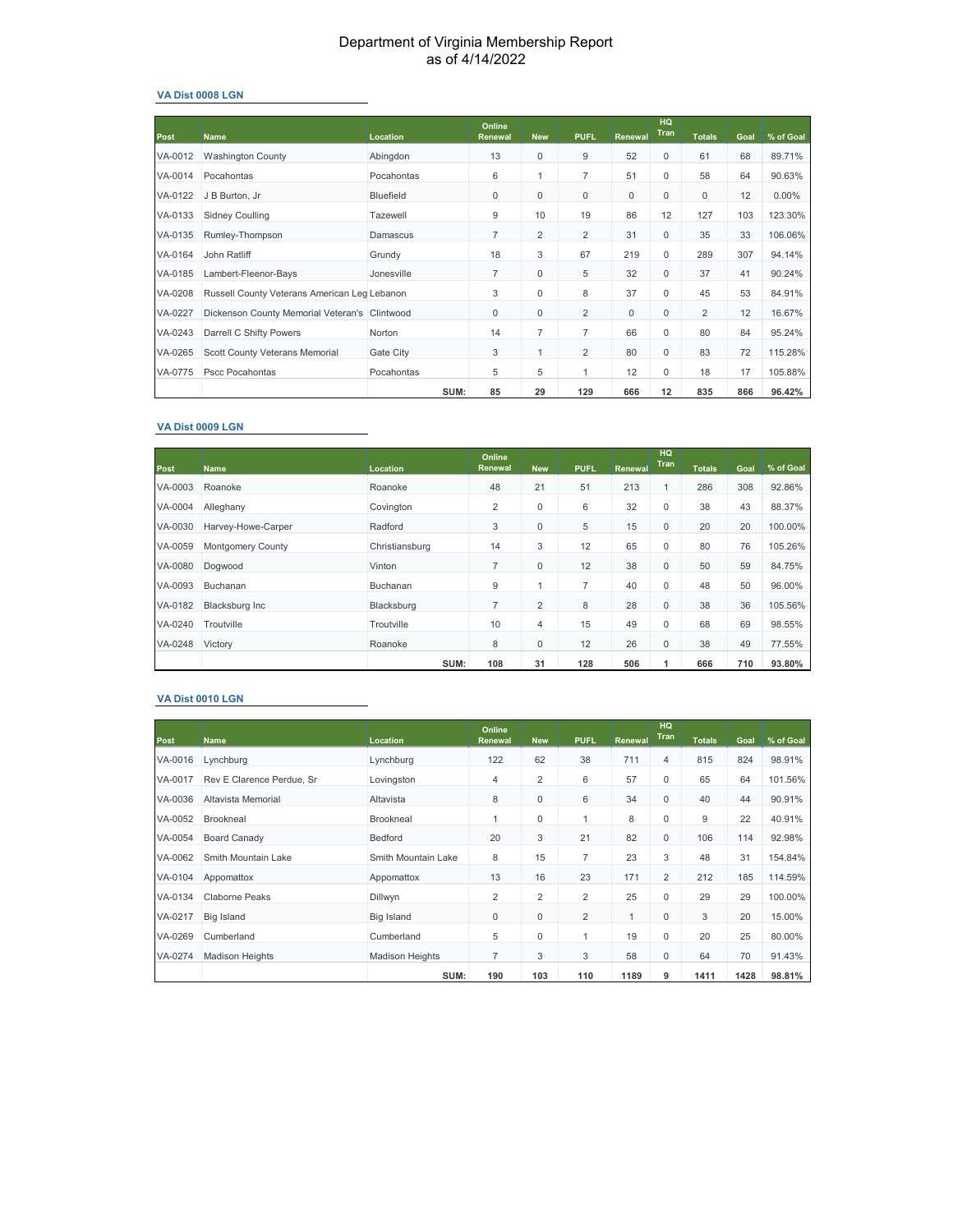#### **VA Dist 0013 LGN**

| <b>Post</b> | <b>Name</b>                        | Location               | Online<br><b>Renewal</b> | <b>New</b> | <b>PUFL</b> | <b>Renewal</b> | HQ<br>Tran     | <b>Totals</b> | Goal | % of Goal |
|-------------|------------------------------------|------------------------|--------------------------|------------|-------------|----------------|----------------|---------------|------|-----------|
| VA-0074     | Charlottesville And Albemarle Inc. | Charlottesville        | 142                      | 10         | 145         | 442            | $\mathbf{0}$   | 597           | 678  | 88.05%    |
| VA-0090     | Beaverdam                          | Beaverdam              | 19                       | 7          | 5           | 46             | 0              | 58            | 67   | 86.57%    |
| VA-0116     | Louisa                             | Louisa                 | 32                       | 1          | 21          | 98             | 1              | 121           | 148  | 81.76%    |
| VA-0128     | <b>Greene County</b>               | Stanardsville          | 15                       | 4          | 3           | 76             | 0              | 83            | 105  | 79.05%    |
| VA-0156     | Orange County                      | Orange                 | 18                       | 3          | 19          | 103            | $\mathbf{0}$   | 125           | 142  | 88.03%    |
| VA-0157     | <b>Madison County</b>              | Madison                | 29                       | 3          | 20          | 80             | 2              | 105           | 119  | 88.24%    |
| VA-0175     | Mechanicsville Inc.                | Mechanicsville         | 100                      | 7          | 40          | 225            | $\overline{2}$ | 274           | 292  | 93.84%    |
| VA-0206     | Ashland                            | Ashland                | 4                        | 0          | 5           | 23             | 0              | 28            | 27   | 103.70%   |
| VA-0215     | Goochland                          | Goochland              | 28                       | 1          | 20          | 81             | $\mathbf{0}$   | 102           | 122  | 83.61%    |
| VA-2003     | <b>Fluvanna County</b>             | <b>Fluvanna County</b> | 40                       | 1          | 15          | 93             | 0              | 109           | 129  | 84.50%    |
|             |                                    | SUM:                   | 427                      | 37         | 293         | 1267           | 5              | 1602          | 1829 | 87.59%    |

#### **VA Dist 0014 LGN**

| <b>Post</b> | <b>Name</b>            | <b>Location</b>     | Online<br><b>Renewal</b> | <b>New</b> | <b>PUFL</b>  | <b>Renewal</b> | <b>HQ</b><br><b>Tran</b> | <b>Totals</b>  | Goal | % of Goal |
|-------------|------------------------|---------------------|--------------------------|------------|--------------|----------------|--------------------------|----------------|------|-----------|
| VA-0013     | Clemmer-Mcguffin Inc   | Staunton            | 18                       | 5          | 15           | 105            | $\overline{2}$           | 127            | 126  | 100.79%   |
| VA-0027     | Davton                 | Dayton              | 13                       | 7          | 22           | 125            | $\mathbf 0$              | 154            | 154  | 100.00%   |
| VA-0076     | Newman-Washington      | Harrisonburg        | $\overline{2}$           | 0          | 5            | 23             | $\mathbf{0}$             | 28             | 27   | 103.70%   |
| VA-0126     | Floyd-Davidson Inc     | Buena Vista         | $\overline{7}$           | 2          | 7            | 56             | $\mathbf 0$              | 64             | 72   | 88.89%    |
| VA-0188     | Shenandoah Valley      | Harrisonburg        | 29                       | 10         | 11           | 154            | $\mathbf{1}$             | 176            | 196  | 89.80%    |
| VA-0222     | Stonewall              | Elkton              |                          | 0          | $\mathbf{0}$ | 7              | 0                        | $\overline{7}$ | 10   | 70.00%    |
| VA-0278     | <b>Plains District</b> | Plain Dis Timbervil | $\mathbf 0$              | 0          | 17           | 3              | $\mathbf{0}$             | 20             | 21   | 95.24%    |
| VA-0291     | Johnson-Davis Inc.     | Lexington           | 4                        | 0          | 2            | 13             | $\mathbf 0$              | 15             | 17   | 88.24%    |
| VA-0340     | East Augusta County    | East Augusta County | 12                       | 1          | 29           | 60             | $\mathbf{0}$             | 90             | 104  | 86.54%    |
|             |                        | SUM:                | 86                       | 25         | 108          | 546            | 3                        | 681            | 727  | 93.67%    |

#### **VA Dist 0015 LGN**

| <b>Post</b> | <b>Name</b>           | <b>Location</b> | Online<br><b>Renewal</b> | <b>New</b> | <b>PUFL</b> | <b>Renewal</b> | HQ<br>Tran     | <b>Totals</b> | Goal | % of Goal |
|-------------|-----------------------|-----------------|--------------------------|------------|-------------|----------------|----------------|---------------|------|-----------|
|             |                       |                 |                          |            |             |                |                |               |      |           |
| VA-0021     | Conrad-Hoover         | Winchester      | 63                       | 27         | 45          | 406            | $\overline{4}$ | 482           | 502  | 96.02%    |
| VA-0022     | Miller-Campbell-Baker | Luray           | 8                        | 2          | 12          | 55             | 0              | 69            | 66   | 104.55%   |
| VA-0041     | Llovd Williams        | Berryville      | 28                       | 7          | 12          | 131            | $\mathbf{0}$   | 150           | 154  | 97.40%    |
| VA-0053     | Giles B Cook          | Front Royal     | 45                       | 21         | 38          | 218            |                | 278           | 280  | 99.29%    |
| VA-0077     | Shenandoah Inc        | Strasburg       | 17                       | 15         | 20          | 190            | $\Omega$       | 225           | 247  | 91.09%    |
| VA-0166     | Hassler-Sutphin       | New Market      | 16                       | 0          | 22          | 64             | 0              | 86            | 116  | 74.14%    |
| VA-0199     | Muhlenberg            | Woodstock       | 62                       | 15         | 28          | 290            | $\mathbf 0$    | 333           | 355  | 93.80%    |
|             |                       | SUM:            | 239                      | 87         | 177         | 1354           | 5              | 1623          | 1720 | 94.36%    |